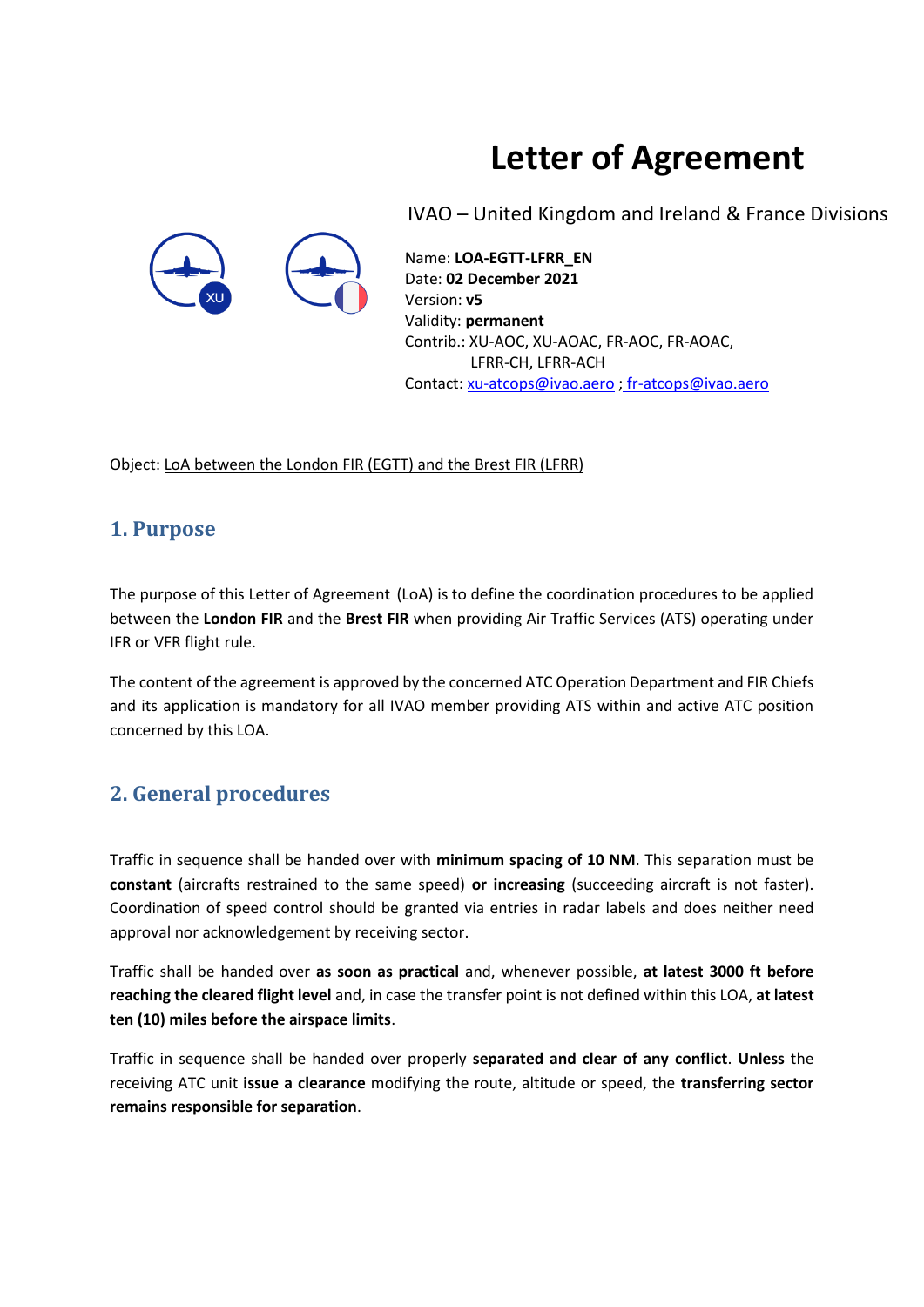### **3. ATC units description**

The ATC unit in charge of FIR and UIR airspaces under the responsibility of London ACC is *London Control* and includes one primary sector (EGTT\_CTR) and four secondaries (EGTT\_N\_CTR, EGTT\_W\_CTR, EGTT\_S\_CTR and EGTT\_C\_CTR). The lateral and vertical boundaries of the airspace under the responsibility of the ACC are indicated in the figure and table below.

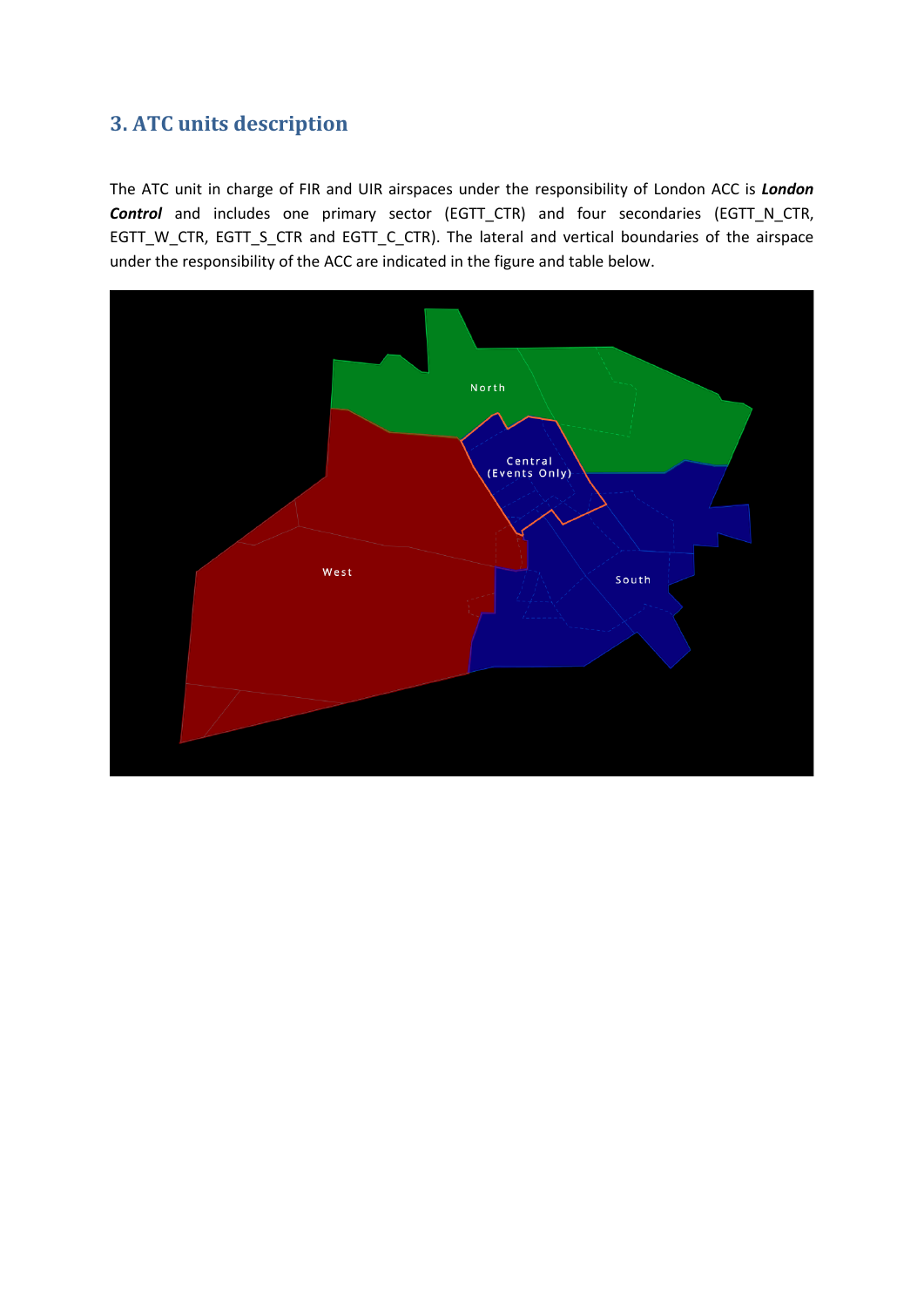The ATC unit in charge of FIR and UIR airspaces under the responsibility of Brest ACC is *Brest Control* and consists in only one primary sector (LFRR\_CTR). This ATC unit may be split into two subsectors (LFRR\_CTR and LFRR\_U\_CTR). The lateral and vertical boundaries of the airspace under the responsibility of the CTR are indicated in the figure and table below.

One should note that the airspace of the Paris FIR colored in orange on the figure below is delegated to the Brest ACC from FL295 to UNL whenever Brest is active.



The radio communication frequencies associated to the ACC positions are indicated below.

| <b>ATC Position</b>                    | <b>Callsign</b> | <b>Frequency</b> | <b>Remarks</b>   |
|----------------------------------------|-----------------|------------------|------------------|
| <b>Primary Sector</b>                  |                 |                  |                  |
| <b>London Control (All)</b>            | EGTT CTR        | 132.605          | SFC-FL660        |
| <b>Secondary Sectors</b>               |                 |                  |                  |
| London Control (North sector)          | EGTT N CTR      | 128.130          | SFC-FL660        |
| <b>London Control (West sector)</b>    | EGTT W CTR      | 126.075          | SFC-FL660        |
| London Control (South sector)          | EGTT_S_CTR      | 135.055          | SFC-FL660        |
| <b>London Control (Central sector)</b> | EGTT C CTR      | 127.105          | SFC-FL660        |
| <b>Primary Sector</b>                  |                 |                  |                  |
| <b>Brest Control</b>                   | LFRR CTR        | 119.825          | <b>SFC-UNL</b>   |
| <b>Secondary Sectors</b>               |                 |                  |                  |
| <b>Brest Control (Upper)</b>           | LFRR U CTR      | 129.500          | <b>FL295-UNL</b> |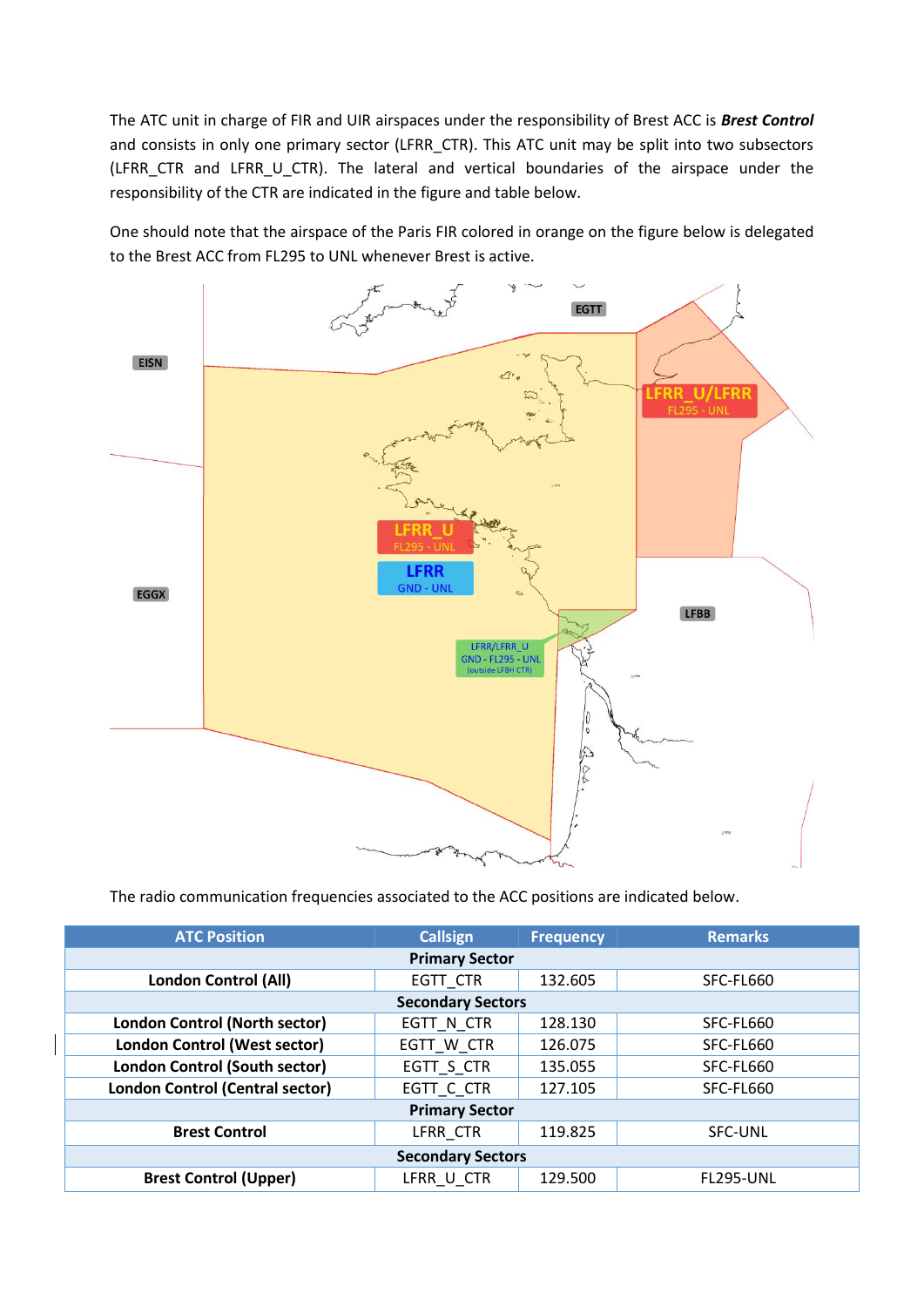# **4. Airspace Delegation**

#### *4.1 Jersey Airspace*

In the absence of Jersey Control, Rennes Approach (within the Cotentin SIV) provides alerting service and separation between traffics until the final approach interception. In any case Rennes Approach shall not provide aerodrome and approach control within the Channel Islands CTA and TMA. Brest ACC will provide the same services by delegation when Rennes Approach is closed.



#### *4.2 London Southwestern & Shannon Southeastern Airspace*

It is recalled that the airspace portion south of a line parallel to UN502 passing through DOLUR and TALIG is permanently delegated to Brest ACC from SFC to UNL, whether the position is active or not.

The "stripped" area depicted on the above diagram is permanently delegated from London FIR to Brest FIR from SFC to UNL.



The "red" area depicted on the diagram on the left is delegated from Shannon FIR to Brest FIR from SFC to FL660 when Shannon Control (EISN\_CTR) is not online.

When Shannon Control is online this area is delegated to Shannon FIR from SFC to FL660.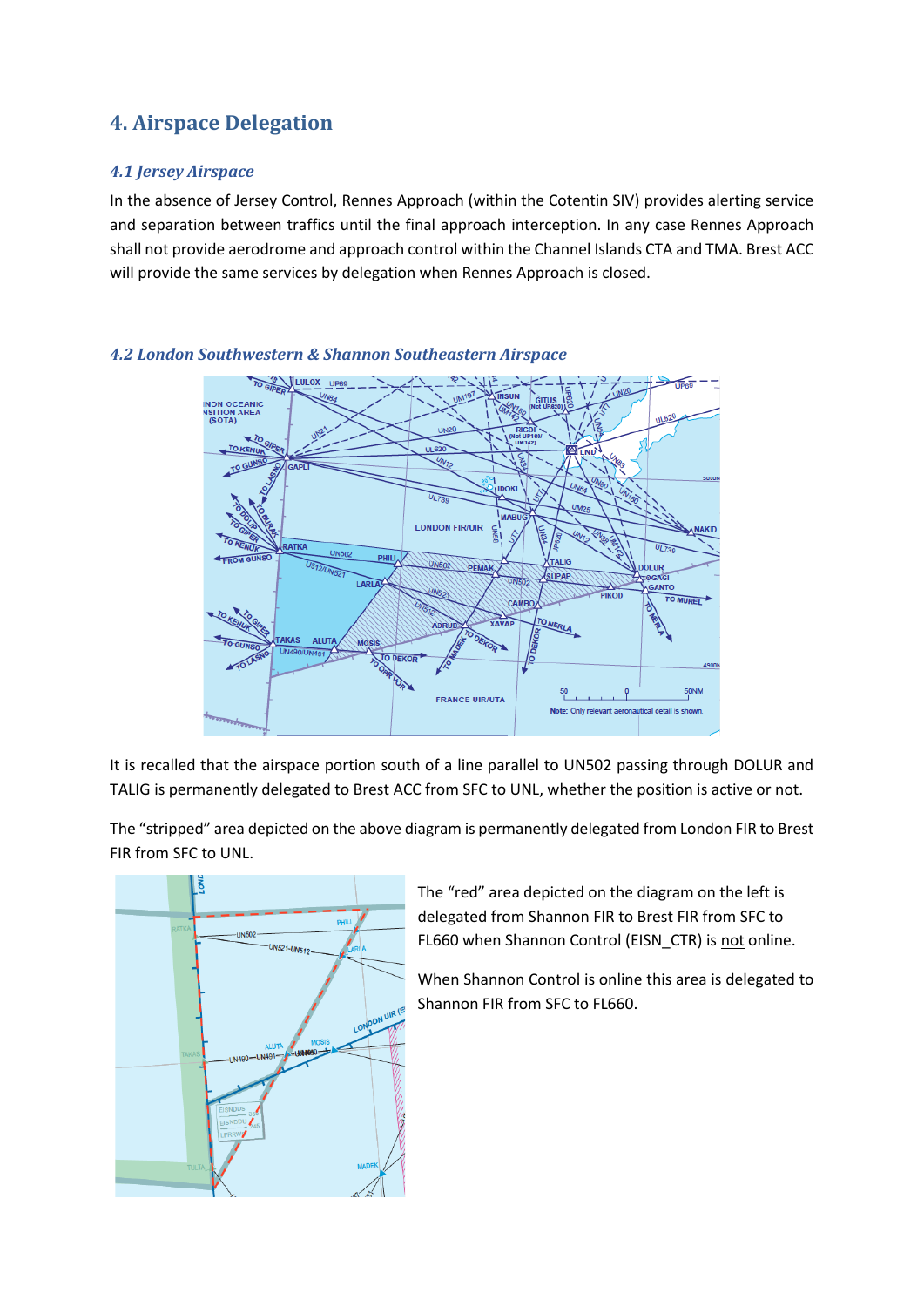### **5. Coordination procedures**

Coordination procedures between the ATC under the responsibility of the London FIR and those under the responsibility of the Brest FIR are defined as follows. They represent a general framework that does not replace the coordination between ATC. Any coordination procedure not mentioned in this LoA must be established on a case-by-case basis.

#### *5.1 En-route coordination*

Coordination procedures between London ACC and Brest ACC are defined as follows.

| Route                      | <b>Transfer point</b>   | <b>Cleared DCT</b> | <b>Restrictions</b> |  |
|----------------------------|-------------------------|--------------------|---------------------|--|
|                            | $EGTT \rightarrow LFRR$ |                    |                     |  |
| (U)M605                    |                         | <b>XIDIL</b>       |                     |  |
| $(U)$ L612                 |                         | <b>XAMAB</b>       |                     |  |
| <b>L151</b>                |                         | <b>SITET</b>       |                     |  |
| <b>UN859</b>               |                         |                    |                     |  |
| M189                       |                         | ANGLO              |                     |  |
| Q41                        |                         | ORTAC              |                     |  |
| <b>N63</b>                 |                         | LELNA              |                     |  |
| <b>N621</b><br><b>M195</b> |                         |                    |                     |  |
| <b>N866</b>                |                         | LORKU              |                     |  |
| <b>N90</b>                 |                         |                    |                     |  |
| <b>N862</b>                |                         | <b>SKESO</b>       |                     |  |
| N26                        |                         | <b>MANIG</b>       |                     |  |
| <b>UM30</b>                | <b>ACC</b> Border       |                    | Odd FL              |  |
| <b>UN864</b>               |                         | SALCO              |                     |  |
| <b>N546</b>                |                         |                    |                     |  |
| <b>UN32</b>                |                         |                    |                     |  |
| <b>L722</b>                |                         | <b>ANNET</b>       |                     |  |
| <b>M25</b>                 |                         |                    |                     |  |
| <b>N160</b><br>L739        |                         | <b>LIZAD</b>       |                     |  |
| <b>N40</b>                 |                         |                    |                     |  |
| <b>M142</b>                |                         |                    |                     |  |
| <b>N38</b>                 |                         | <b>DOLUR</b>       |                     |  |
| N12                        |                         |                    |                     |  |
| <b>UP620</b>               |                         |                    |                     |  |
| <b>UN34</b>                |                         | <b>TALIG</b>       |                     |  |
| <b>T7</b>                  |                         | <b>AMPOP</b>       |                     |  |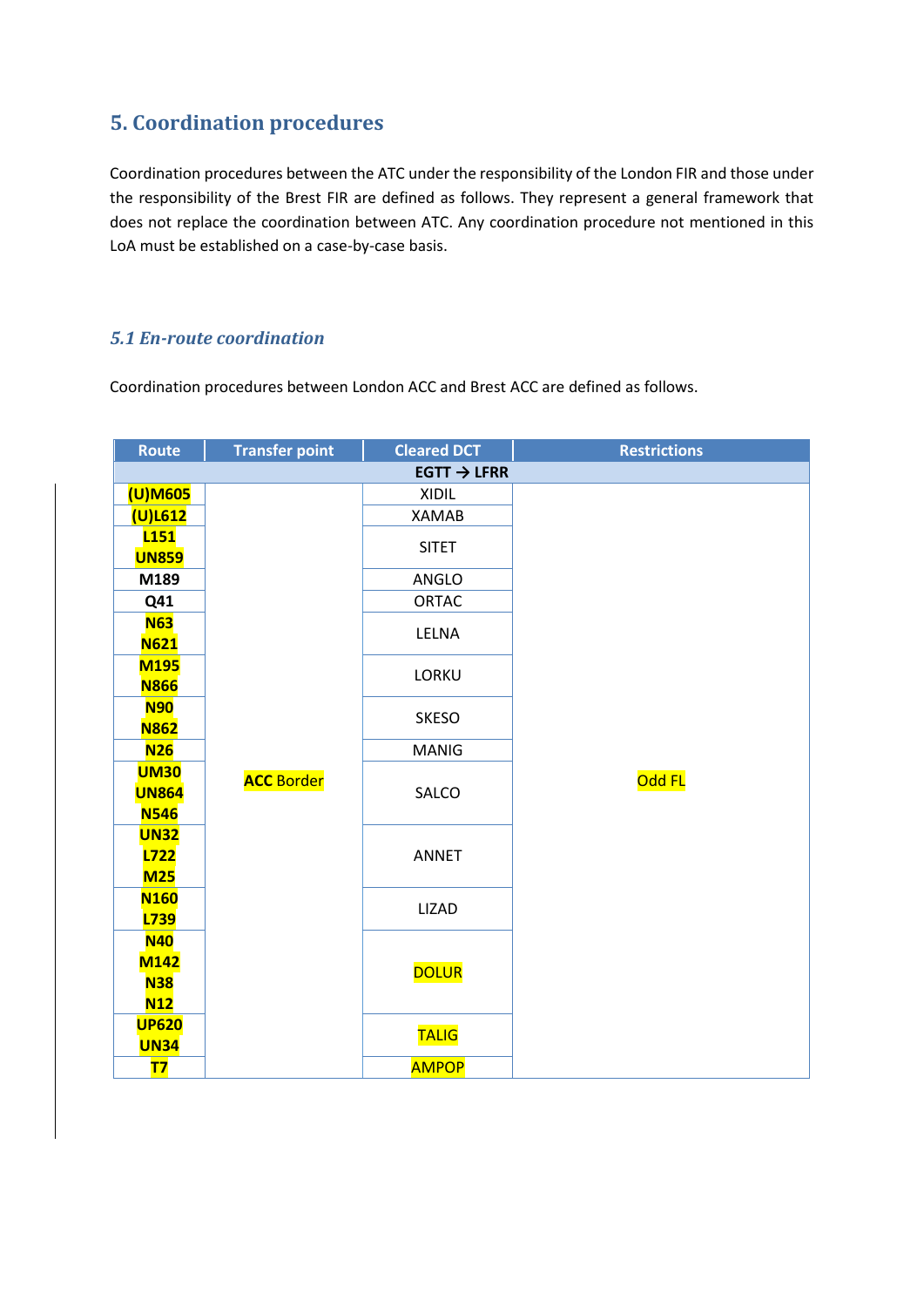| <b>Route</b>   | <b>Transfer point</b>   | <b>Cleared DCT</b> | <b>Restrictions</b> |  |
|----------------|-------------------------|--------------------|---------------------|--|
|                | LFRR $\rightarrow$ EGTT |                    |                     |  |
| A34            |                         | <b>SITET</b>       |                     |  |
| G27            |                         | <b>NEVIL</b>       |                     |  |
| <b>N867</b>    |                         | <b>GARMI</b>       |                     |  |
| <b>A25</b>     |                         | <b>SKESO</b>       |                     |  |
| N160           |                         | <b>LIZAD</b>       |                     |  |
| <b>UZ273</b>   |                         | <b>NEVIL</b>       |                     |  |
| <b>UM185</b>   |                         | <b>LUGIS</b>       |                     |  |
| <b>UM184</b>   |                         | <b>KOTEM</b>       |                     |  |
| <b>UN867</b>   |                         | <b>GARMI</b>       |                     |  |
| <b>UP88</b>    | <b>ACC</b> Border       | <b>ODREP</b>       | Even FL             |  |
| <b>UP87</b>    |                         | <b>BOLRO</b>       |                     |  |
| <b>UY110</b>   |                         | <b>ORIST</b>       |                     |  |
| <b>UN862</b>   |                         | <b>SKESO</b>       |                     |  |
|                |                         | SALCO              |                     |  |
|                |                         | <b>ANNET</b>       |                     |  |
| <b>LFFRANW</b> |                         | LIZAD              |                     |  |
|                |                         | <b>DOLUR</b>       |                     |  |
|                |                         | <b>TALIG</b>       |                     |  |
|                |                         | <b>AMPOP</b>       |                     |  |